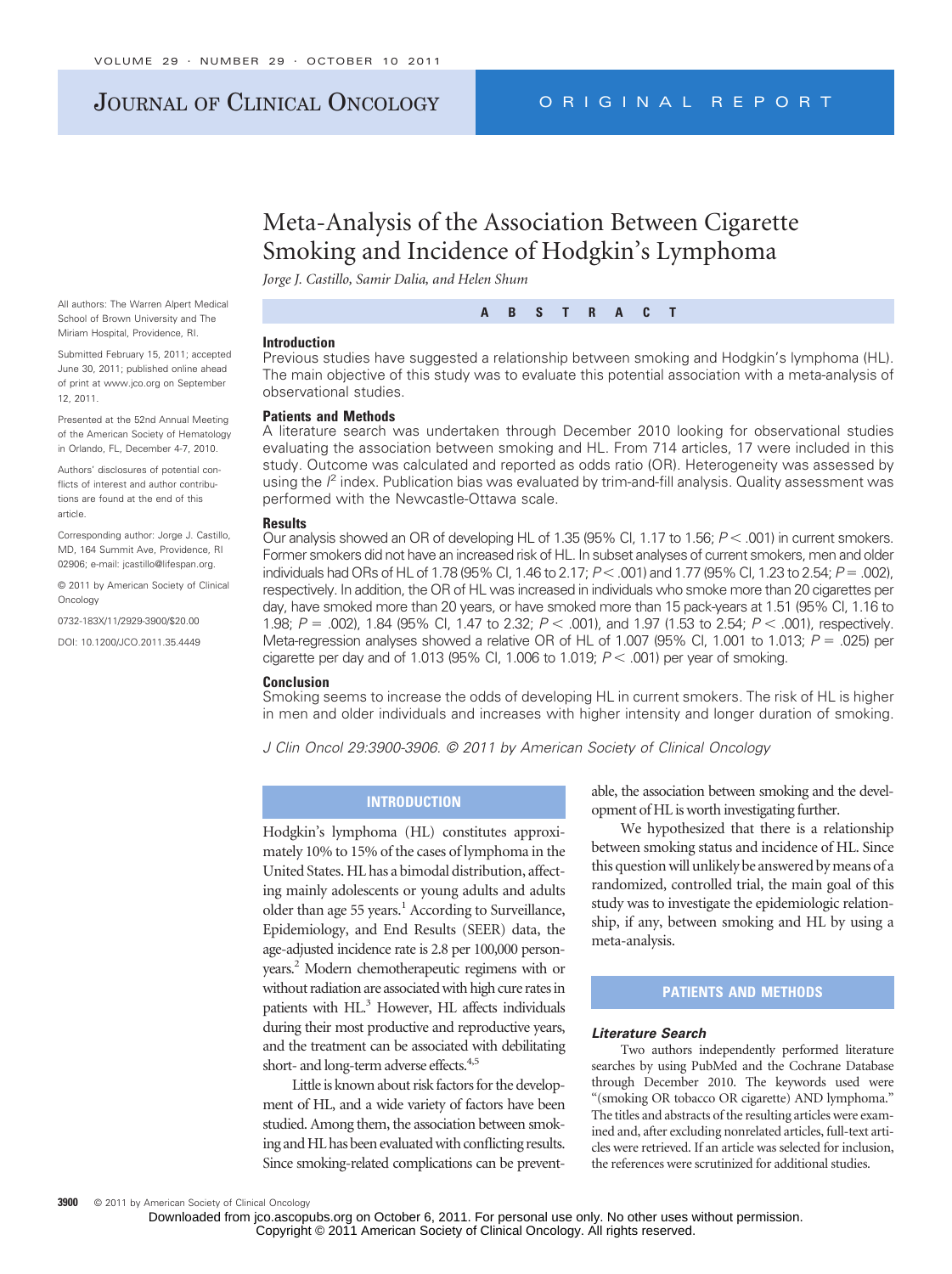#### *Inclusion and Exclusion Criteria*

An article was relevant if it originated from case-control or cohort studies and reported original data, regardless of language, on the association between cigarette smoking and the development of HL. Any discrepancies between reviewers on inclusion of a study were resolved by joint evaluation of the manuscript. If there were multiple publications from the same study, the most relevant was selected, by using the other publications to clarify methodology, if necessary. Reviews or letters to the editor without original data, editorials, case reports, and cross-sectional studies were excluded.

#### *Data Extraction*

Data extraction was performed independently by two reviewers and included author, year of publication, country of origin, sample size, method of ascertainment of smoking, and method of diagnosis of HL. For case-control studies, we extracted years of inclusion, the source and definition of cases and controls, the outcome measured with 95% CIs, and the variables used for matching and adjustment. For cohort studies, we extracted the source of the cohort, years of follow-up, the outcome measured with 95% CIs, and the variables used for adjustment. Any discrepancies were addressed by a joint reevaluation of the original article with a third reviewer.

#### *Quality Assessment*

The quality of each study was assessed independently by two reviewers who used the Newcastle-Ottawa Scale (NOS).<sup>6</sup> The NOS consists of three parameters of quality: selection, comparability, and exposure (case-control studies) or outcome (cohort studies). The NOS assigns a maximum of four points for selection, two points for comparability, and three points for exposure/outcome. Therefore, nine points reflects the highest quality. Any discrepancies were addressed by a joint reevaluation of the original article with a third reviewer.

#### *Data Synthesis and Analysis*

Because the risk of HL is low, the relative risk in prospective cohort studies mathematically approximates the odds ratio (OR),<sup>7</sup> therefore permitting the combination of case-control and cohort studies. The primary outcome in this metaanalysis is reported as OR with 95% CI of developing HL in smokers. The outcome was analyzed for the unadjusted (crude) and the maximally adjusted association between ever, current, and former smokers and HL. We measured the outcome by using the random-effects model.<sup>8</sup> The random-effects model accounts for heterogeneity between studies, which is expected in an analysis of this nature. Subset analyses were performed by study type, age, sex, cigarettes smoked per day, years of smoking, pack-years, and Epstein-Barr virus (EBV) status.

We assessed for heterogeneity between studies by using the  $I^2$  statistic<sup>9</sup>; values of 25%, 50%, and 75% represent mild, moderate, and severe heterogeneity, respectively. Since positive studies are more likely to be published than negative ones and the simple observation of a funnel plot is subjective, the trim-and-fill method was used to address publication bias.<sup>10</sup> The trim-and-fill method assumes that the effect sizes of all the studies distribute normally around the center of a funnel plot; if asymmetry is found, it adjusts for the potential effect that nonpublished (imputed) studies might have had on the measured outcome. Intensity and duration of smoking were evaluated by using meta-regression methods. The value assigned to each category was the midpoint for closed categories. For open categories, we assumed a maximum of 60 cigarettes per day and 50 years for intensity and duration of smoking, respectively. All calculations and graphs were obtained by using Comprehensive Meta-Analysis (CMA) version 2.2.050 (Biostat, Englewood, NJ). Data from this meta-analysis are presented in accordance with the checklist proposed by the Meta-Analysis of Observational Studies in Epidemiology  $(MOOSE)$  group.<sup>1</sup>

### **RESULTS**

### *Search Results*

A total of 17 articles were selected for our meta-analysis, corresponding to three prospective cohort $12-14$  and 14 case-control studies.<sup>15-28</sup> Our search flow is shown in Figure 1.



**Fig 1.** Search results.

#### *Characteristics of the Cohort Studies*

The main characteristics of the cohort studies are listed in Table 1. Studies were published between 2006 and 2008. One study originated from the United States,<sup>13</sup> one from Sweden,<sup>12</sup> and one was a European multinational study.14 A total of 285 cases of HL in a cohort of 1,228,078 individuals, accounting for approximately 12 million person-years, were included in this meta-analysis. Two studies reported a positive association between smoking and  $\rm HL^{13,14}$  All studies assessed HL diagnosis through cancer registry data and assessed smoking habits through a self-administered questionnaire.

#### *Characteristics of the Case-Control Studies*

The main characteristics of the case-control studies are provided in Table 2. Studies were published between 1974 and 2009. Four studies originated from the United States,<sup>17,18,20,24</sup> two studies from Canada,<sup>22,26</sup> and the remaining eight studies from Europe: two from England,<sup>15,28</sup> two from Italy,<sup>19,27</sup> one from France,<sup>23</sup> one from Germany,<sup>25</sup> one from Sweden and Denmark,<sup>21</sup> and one from a European multinational effort.16 At least 3,385 cases and 13,281 controls are included in this meta-analysis. Five studies reported a positive association between smoking and incidence of HL.16-18,25,28 Three studies had a pathologic confirmation of HL in less than 100% of their cases.16,22,25 Smoking habits were ascertained by personal interviews in eight studies,  $^{16,20,23-28}$  telephone interviews in three,  $^{17,18,21}$  and mailed questionnaires in one.<sup>22</sup>

#### *Quality Assessment Results*

With regard to case-control studies, 93% were of high quality (NOS score  $>$  6), with an average NOS score of 7.8. One study had a score of  $6.22$  The most common selection bias was less than 100% pathologic assessment of patients with HL in three studies.<sup>16,22,25</sup> The most common exposure bias was no designation of nonresponse rates in eight studies (57%). In the cohort studies, all had an NOS score of 8.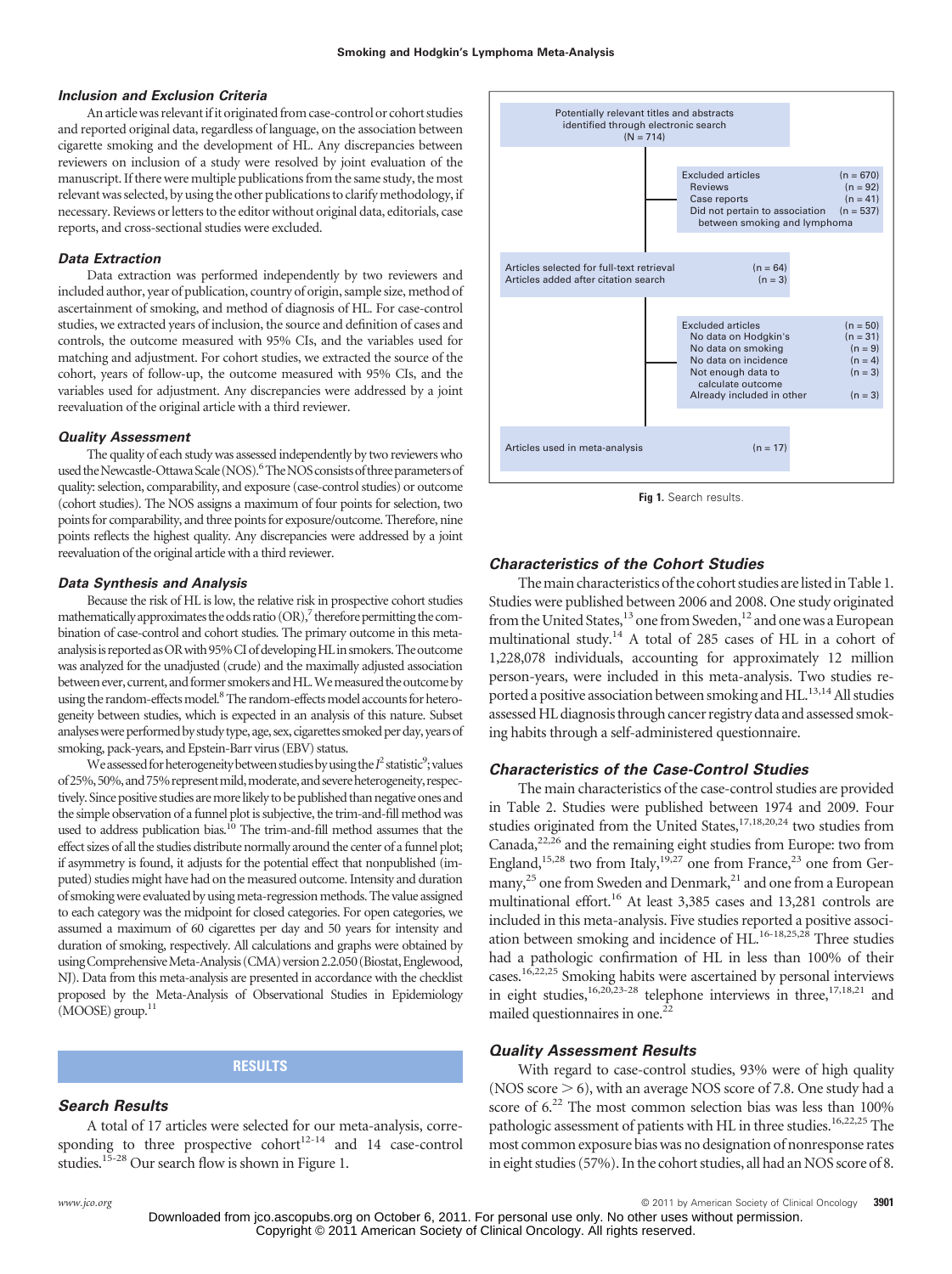|                              |      |                      |                                                                                          |                                                                                                                                            |                                         | Median    |           |         |               |          |                                                                                                        |
|------------------------------|------|----------------------|------------------------------------------------------------------------------------------|--------------------------------------------------------------------------------------------------------------------------------------------|-----------------------------------------|-----------|-----------|---------|---------------|----------|--------------------------------------------------------------------------------------------------------|
|                              |      |                      |                                                                                          | Hodgkin's Lymphoma                                                                                                                         |                                         | Follow-Up | Follow-Up | Total   | Total Person- | No. of   |                                                                                                        |
| Study                        | Year | Country              | Source of Cohort                                                                         | Assessment                                                                                                                                 | Smoking Assessment                      | (years)   | Period    | Cohort  | Years         | Patients | Adjustments                                                                                            |
| Fernberg et al <sup>12</sup> | 2006 | Sweden               | Construction Industry<br>Organization for<br>Working<br>Environment<br>Safety and Health | Swedish Cancer Registry<br>and Cause of Death<br>Registry                                                                                  | Interview and 200-item<br>questionnaire | 19        | 1971-1992 | 335,612 | 6.804.539     | 160      | BMI, age, tobacco use                                                                                  |
| Lim et al $^{13}$            | 2007 | <b>United States</b> | NIH-AARP Diet and<br>Health study                                                        | Cancer Registry data and<br>National Death Index                                                                                           | Interview and<br>questionnaire          | 5.2       | 1995-2000 | 473,984 | 2,060,611     | 58       | Age at entry, sex, ethnicity,<br>alcohol and tobacco<br>consumption, BMI,<br>height, physical activity |
| Nieters et al <sup>14</sup>  | 2008 | Europe               | European Prospective<br>Investigation into<br>Cancer and<br>Nutrition (EPIC)             | Health insurance records.<br>cancer and pathology<br>registries, active<br>follow-up of study<br>patients, and next-of-<br>kin information | Interview and<br>questionnaire          | 8.5       | 1992-2005 | 418,482 | 3,567,410     | 67       | Education level, center,<br>sex, age at recruitment                                                    |

The most common bias was ascertainment of exposure; all the studies assessed smoking by self-administered questionnaires.

### *Outcome Results*

The crude association analysis showed an increased OR of developing HL in current smokers (OR, 1.37; 95% CI, 1.22 to 1.54;  $P < .001$ ), a decreased OR in former smokers (OR, 0.72; 95% CI, 0.61 to 0.86; *P* .001), and no association in ever smokers. The heterogeneity among studies was mild to moderate in all groups. The trim-and-fill analysis identified two imputed studies, which would not have altered our results. The maximally adjusted association analysis showed an increased OR in current (OR, 1.35; 95% CI, 1.17 to 1.56;  $P < .001$ ) and ever smokers (OR, 1.13; 95% CI, 1.01 to 1.27;  $P = .03$ ), but no association was found in former smokers. There was moderate heterogeneity among studies, but no publication bias was identified. Complete results are given in Table 3.

#### *Subset Analyses*

Because of the increased OR of developing HL in current smokers, the subset analyses focused on this group of individuals.

*Studytype.* On the basis of retrospective studies, the OR of HL in current smokers was 1.35 (95% CI, 1.13 to 1.61;  $P = .001$ ). There was moderate heterogeneity ( $I^2 = 52.4\%$ ) but no publication bias. In cohort studies, the OR of HL in current smokers was 1.56 (95% CI, 1.11 to 2.20;  $P = .01$ ). There was moderate heterogeneity ( $I^2 = 54.3\%$ ) but no publication bias.

Sex. Five studies reported data on men.<sup>12,17,21,25,28</sup> The OR of HL in male current smokers was 1.78 (95% CI, 1.46 to 2.17; *P* < .001; Fig 2B) with minimal heterogeneity ( $I^2 = 15.0\%$ ) and no publication bias. Five studies reported data on women.<sup>12,20,21,25,28</sup> The OR of HL in female current smokers was 1.16 (95% CI, 0.89 to 1.51;  $P = .28$ ) without heterogeneity ( $I^2 = 0$ %). The trim-and-fill analysis detected one imputed study, which would have not affected our results.

Age at HL diagnosis. Six studies<sup>14,16-18,20,21</sup> reported data on patients according to age. Because of heterogeneity in the reports, the ORs will be reported in patients who were younger than age 30 to 40 years at diagnosis of HL and patients who were older than 30 to 40 years. In younger patients, the OR of HL in current smokers was 1.28

(95% CI, 1.06 to 1.55;  $P = .01$ ) with mild heterogeneity ( $I^2 = 21.7$ %) and no publication bias. In older patients, the OR of HL was 1.77 (95% CI, 1.23 to 2.54;  $P = .002$ ; Fig 2C) with moderate heterogeneity  $(I^2 = 61.4\%)$  but no publication bias.

*Smoking intensity.* An empirical cutoff of 20 cigarettes per day was used to facilitate analysis. In current smokers who smoked fewer than 20 cigarettes per day, the OR of HL was 1.27 (95% CI, 1.09 to 1.49;  $P = .002$ ). There was moderate heterogeneity ( $I^2 = 39.4\%$ ) but no publication bias. In current smokers who smoke more than 20 cigarettes per day, the OR of HL was  $1.51$  (95% CI,  $1.16$  to  $1.98; P = .002;$ Fig 3A). There was moderate heterogeneity ( $I^2 = 59.5\%$ ) but no publication bias. In an exploratory analysis, the OR of HL in current smokers who smoke fewer than 10 cigarettes per day was 1.09 (95% CI, 0.88 to 1.35;  $P = .45$ ). There was mild heterogeneity ( $I^2 = 22.5\%$ ) and no publication bias. Meta-regression analysis that included 12 studies showed a relative OR (rOR) of 1.007 (95% CI, 1.001 to 1.013; *P* - .025) per cigarette per day. Hence, the rOR for smoking 20, 40, or 60 cigarettes per day would be 1.15 (95% CI, 1.02 to 1.3), 1.32 (95% CI, 1.04 to 1.68), and 1.52 (95% CI, 1.06 to 2.18), respectively.

*Duration of smoking.* An empirical cutoff of 20 years of smoking duration was selected. In individuals who smoked for fewer than 20 years, the OR of HL was 1.12 (95% CI, 0.93 to 1.36;  $P = .23$ ) with moderate heterogeneity ( $I^2 = 41.1\%$ ). In individuals who smoked for more than 20 years, the OR was 1.84 (95% CI, 1.47 to 2.32;  $P < .001$ ; Fig 3B) with moderate heterogeneity ( $I^2 = 64.8$ %). The trim-and-fill analysis identified two imputed studies, which would have not affected our results. In an exploratory analysis, the OR of HL in individuals who smoked for more than 30 years was 2.04 (95% CI, 1.68 to 2.49;  $P < .001$ ). There was no heterogeneity  $(I^2 = 6.9\%)$  and no publication bias. Meta-regression analysis that included 10 studies showed an rOR of 1.013 (95% CI, 1.006 to 1.019;  $P < .001$ ) per year of smoking. Hence, the rORs for smoking for 10, 20, or 30 years would be 1.14 (95% CI, 1.06 to 1.21), 1.3 (95% CI, 1.13 to 1.46), and 1.48 (95% CI, 1.2 to 1.77), respectively.

*Number of pack-years.* A cutoff of 15 pack-years was used to facilitate analysis. In current smokers who have smoked fewer than 15 pack-years, the OR of HL was 1.15 (95% CI, 0.95 to 1.40; *P*-.16). There was no heterogeneity  $(I^2 = 0\%)$  and no publication bias. In individuals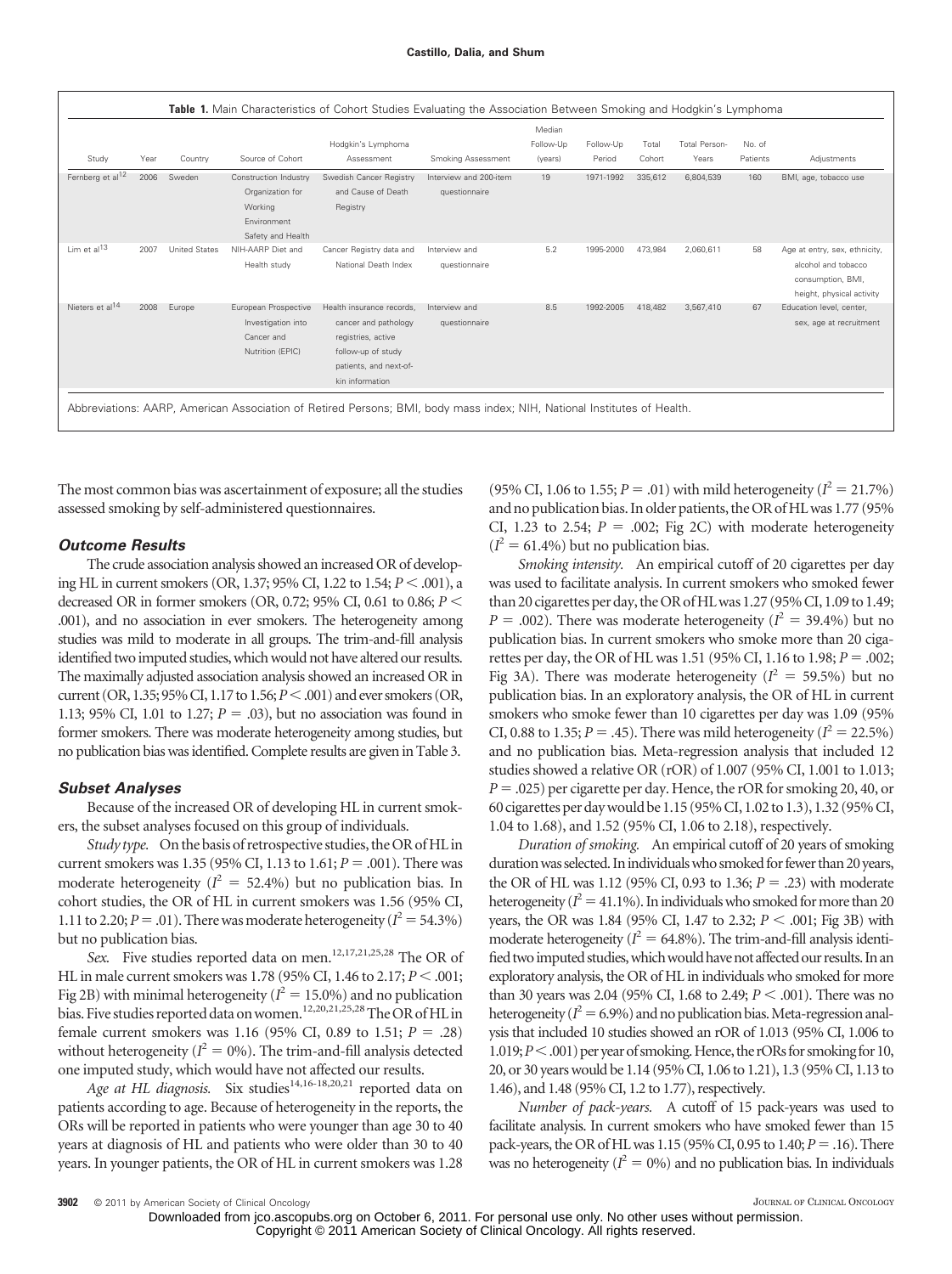| Study                               | Year | Country                 | Ascertainment<br>Period | Source of Cases                                                                          | No. of<br>Cases | Source of Controls                                                | No. of<br>Controls | Smoking<br>Assessment       | Hodgkin Assessment                      | Matching and<br>Adjustments                               |
|-------------------------------------|------|-------------------------|-------------------------|------------------------------------------------------------------------------------------|-----------------|-------------------------------------------------------------------|--------------------|-----------------------------|-----------------------------------------|-----------------------------------------------------------|
| Newell et al <sup>24</sup>          | 1973 | United<br><b>States</b> | Unknown                 | Several hospitals in New Orleans<br>and Los Angeles                                      | 32              | Siblings or from same<br>hospital or clinic as<br>cases           | 176                | Face-to-face<br>interview   | Pathologic confirmation<br>all cases    | Age within 3 years, sex,<br>race, socioeconomic<br>status |
| Bernard et al <sup>15</sup>         | 1987 | England                 | 1979-1984               | Cancer Registry and<br>Histopathology Lymphoma<br>panel                                  | 134             | Hospital-based cases                                              | N/R                | Interview, not<br>specified | Pathologic confirmation<br>all cases    | Health district, sex, age<br>within 3 years               |
| Siemiatycki et al <sup>26</sup>     | 1995 | Canada                  | 1979-1985               | Montreal metro area                                                                      | 43              | Electoral lists in<br>Montreal                                    | N/R                | Face-to-face<br>interview   | Pathologic confirmation<br>all cases    | Age                                                       |
| Stagnaro et al <sup>27</sup>        | 2001 | Italy                   | 1990-1993               | Hospital and hematology<br>databases in 12 Italian areas                                 | 200             | Florence, Forli, and<br>Ragusa                                    | 811                | Face-to-face<br>interview   | Pathologic confirmation<br>all cases    | Sex, age within 5 years                                   |
| Briggs et al <sup>17</sup>          | 2002 | United<br><b>States</b> | 1984-1988               | Eight US cancer registries, part<br>of the SEER program                                  | 217             | Random-digit dialing                                              | 602                | Telephone<br>interview      | Pathologic confirmation<br>all cases    | Age within 5 years, area                                  |
| Chang et al <sup>18</sup>           | 2004 | United<br><b>States</b> | 1997-2000               | Age 15-79 years, physicians from<br>Greater Boston and CT                                | 565             | Town books in Boston,<br>MA; random-digit<br>dialing in CT        | 679                | Telephone<br>interview      | Pathologic confirmation<br>all cases    | Age within 5 years, sex,<br>state of residency            |
| Gallus et al <sup>19</sup>          | 2004 | Italy                   | 1984-1992               | Hospitalized patients in Greater<br>Milan                                                | 78              | Hospital admission<br>information in<br>Greater Milan area        | 142                | Interview, not<br>specified | Pathologic confirmation<br>all cases    | Age, sex, study center                                    |
| Glaser et al <sup>20</sup>          | 2004 | United<br>States        | 1988-1994               | Patients from nine counties in<br>Northern California                                    | 100             | Random-digit dialing                                              | 186                | Face-to-face<br>interview   | Pathologic confirmation<br>all cases    | Age (5-year groups),<br>race/ethnicity                    |
| Besson et al <sup>16</sup>          | 2006 | Europe                  | 1998-2004               | Cancer registry data in France,<br>Czech Republic, Germany,<br>Ireland, Italy, and Spain | 203             | Random population<br>registers,<br>hospitalized<br>patients       | 1,095              | Face-to-face<br>interview   | Pathologic confirmation<br>20% of cases | Sex, age (5-year<br>groups), area of<br>residence         |
| Nieters et al <sup>25</sup>         | 2006 | Germany                 | 1999-2002               | Hospitalized patients from six<br>regions in Germany                                     | 69              | Population registry of<br>the six regions                         | 314                | Face-to-face<br>interview   | Pathologic confirmation<br>10% of cases | Sex, age, study region                                    |
| Hjalgrim et al <sup>21</sup>        | 2007 | Sweden and<br>Denmark   | 1999-2002               | Contact departments in Sweden<br>and Denmark                                             | 275             | Computerized<br>population<br>registers, random<br>selection      | 1,460              | Telephone<br>interview      | Pathologic confirmation<br>all cases    | Age (10-year groups),<br>sex                              |
| Willett et al <sup>28</sup>         | 2007 | England                 | 1998-2003               | Multiple English counties around<br>Yorkshire                                            | 156             | Random entries from<br>population registry                        | 465                | Face-to-face<br>interview   | Pathologic confirmation<br>all cases    | Sex, date of birth, area<br>of residence                  |
| Monnereau et al <sup>23</sup>       | 2008 | France                  | 2000-2004               | Patients admitted to one of five<br>hospitals in France                                  | 88              | Patients admitted to<br>hospitals in same<br>five cities as cases | 156                | Face-to-face<br>interview   | Pathologic confirmation<br>all cases    | Center, sex, age within<br>3 years, area of<br>residence  |
| Karunanayake<br>et al <sup>22</sup> | 2009 | Canada                  | 1991-1994               | Cancer registries and hospital<br>records from six provinces                             | 182             | Provincial health<br>insurance records<br>and phone lists         | 526                | Mailed<br>questionnaire     | Pathologic confirmation<br>49% of cases | Age within 2 years                                        |

Abbreviations: CT, Connecticut; N/R, not reported; SEER, Surveillance, Epidemiology, and End Results.

who have smoked more than 15 pack-years, the OR was 1.97 (95% CI, 1.53 to 2.54;  $P <$  .001; Fig 3C). There was moderate heterogeneity ( $I^2 =$ 56.5%) but no publication bias. Meta-regression analysis was not performed because of the small number of studies  $(n = 6)$ .

*EBV status.* In current smokers, the OR for EBV-positive HL was 2.26 (95% CI, 1.69 to 3.02;  $P < .001$ ) without heterogeneity  $(I^2 = 0\%)$ . The trim-and-fill analysis identified two imputed studies, which would not have altered our results. The OR for EBV-negative HL was 1.40 (95% CI, 1.08 to 1.81;  $P = .01$ ) without heterogeneity

 $(I^2 = 0\%)$ . The trim-and-fill analysis identified one imputed study, which would not have altered our results.

## **DISCUSSION**

Although several risk factors for the development of HL have been evaluated, this is a field of ongoing investigation.<sup>1</sup> Cigarette smoking is a known risk factor for cancer incidence and mortality.29 The current literature does not provide a definitive link between smoking and HL;

| Status of<br><b>Smokers</b> | No. of<br><b>Studies</b> | Crude<br>Association<br>OR | 95% CI           | $\mathsf{P}$ | $\beta$ (%) | Maximally Adjusted<br>Association OR | 95% CI           | $\overline{P}$ | $1^2$ (%) |
|-----------------------------|--------------------------|----------------------------|------------------|--------------|-------------|--------------------------------------|------------------|----------------|-----------|
| Ever                        | 15                       | 1.01                       | $0.91$ to $1.12$ | .87          | 41.5        | 1.13                                 | 1.01 to 1.27     | .01            | 49.7      |
| Former                      | 14                       | 0.72                       | $0.61$ to $0.86$ | < .001       | 58.6        | 0.95                                 | $0.81$ to $1.10$ | .48            | 43.1      |
| Current                     | 14                       | 1.37                       | 1.22 to 1.54     | < .001       | 32.9        | 1.35                                 | 1.17 to 1.56     | < 0.001        | 48.9      |

*www.jco.org* © 2011 by American Society of Clinical Oncology **3903**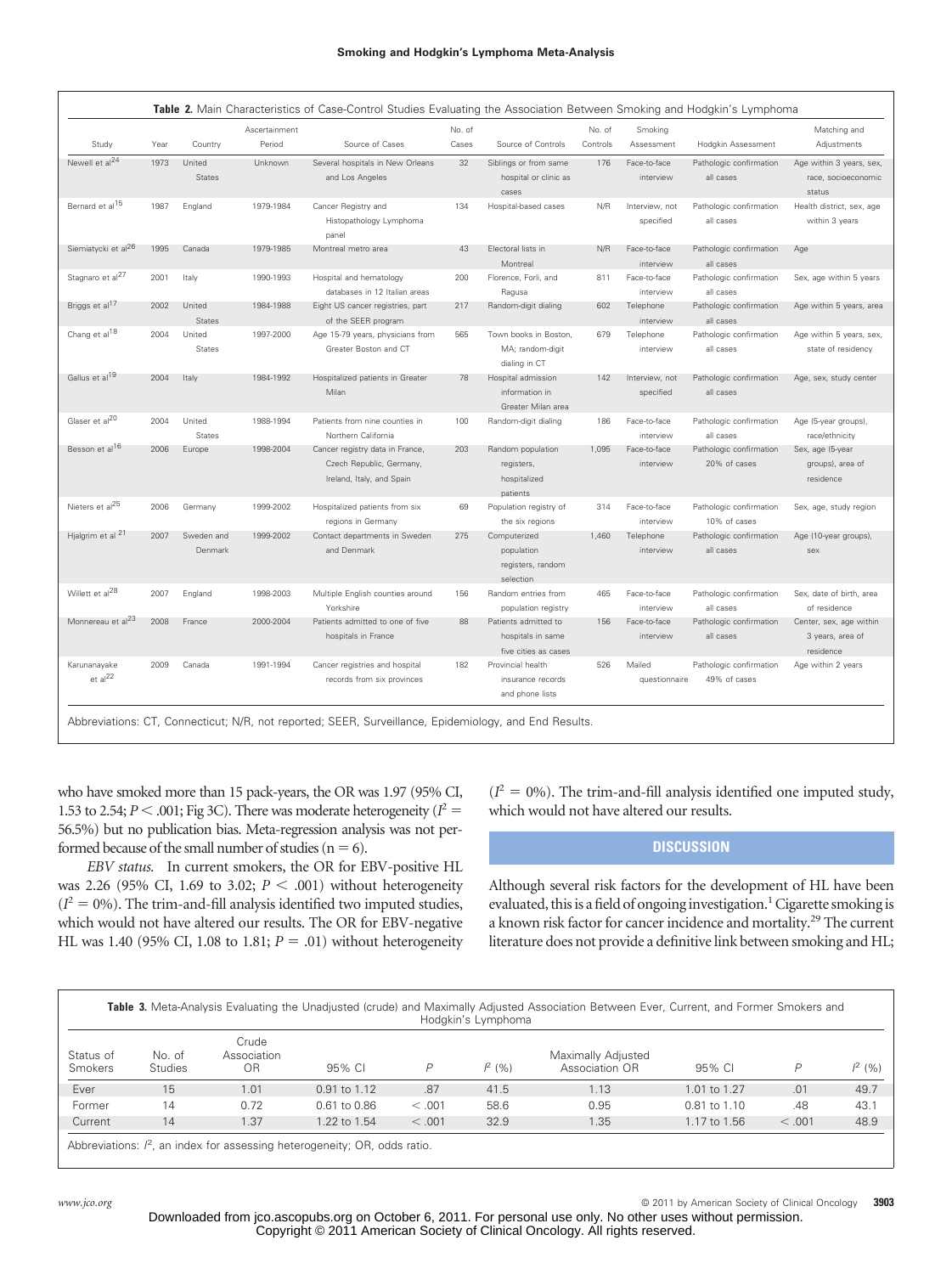| Α                                                                                                                                                                                                                                                                                                                   |                                                                                                                                                                        |                                                                                                                                                        |                                                                                                                                                        |                                                                                                                                                                         |     |                       |     |                       |                                             |   |    |  |
|---------------------------------------------------------------------------------------------------------------------------------------------------------------------------------------------------------------------------------------------------------------------------------------------------------------------|------------------------------------------------------------------------------------------------------------------------------------------------------------------------|--------------------------------------------------------------------------------------------------------------------------------------------------------|--------------------------------------------------------------------------------------------------------------------------------------------------------|-------------------------------------------------------------------------------------------------------------------------------------------------------------------------|-----|-----------------------|-----|-----------------------|---------------------------------------------|---|----|--|
| Study name                                                                                                                                                                                                                                                                                                          |                                                                                                                                                                        | Statistics for each study                                                                                                                              |                                                                                                                                                        |                                                                                                                                                                         |     |                       |     | Risk ratio and 95% Cl |                                             |   |    |  |
| Stagnaro, 2001<br>Briggs, 2002<br>Glaser (19-44 yr)<br>Glaser (45-79 yr)<br><b>Gallus, 2004</b><br>Besson<br>Nieters, 2006 (men)<br>Nieters, 2006 (women)<br>Hjalgrim, 2007<br>Willett, 2007<br>Monnereau, 2008<br>Karunayake, 2009<br>Fernberg, 2006 (men)<br>Fernberg, 2006 (women)<br>Lim, 2007<br>Nieters, 2008 | Risk<br>ratio<br>1.200<br>1.800<br>1.200<br>0.500<br>0.850<br>1.390<br>3.550<br>1.130<br>1.570<br>1.700<br>0.900<br>1.280<br>1.320<br>0.720<br>2.250<br>2.540<br>1.385 | Lower<br>limit<br>0.82<br>1.35<br>0.73<br>0.18<br>0.52<br>1.04<br>1.68<br>0.51<br>1.22<br>1.23<br>0.54<br>0.78<br>0.76<br>0.31<br>1.03<br>1.30<br>1.17 | Upper<br>limit<br>1.76<br>2.41<br>1.98<br>1.37<br>1.39<br>1.86<br>7.51<br>2.49<br>2.03<br>2.35<br>1.51<br>2.10<br>2.29<br>1.65<br>4.90<br>4.96<br>1.64 | $\overline{P}$<br>.3484<br>.0001<br>.4741<br>.1775<br>.5170<br>.0278<br>.0009<br>.7620<br>.0005<br>.0014<br>.6883<br>.3295<br>.3237<br>.4382<br>.0410<br>.0064<br>.0002 | 0.1 | 0.2                   | 0.5 | $\overline{2}$        |                                             | 5 | 10 |  |
|                                                                                                                                                                                                                                                                                                                     |                                                                                                                                                                        |                                                                                                                                                        |                                                                                                                                                        |                                                                                                                                                                         |     | No Association        |     |                       | <b>Favors Association</b>                   |   |    |  |
| в                                                                                                                                                                                                                                                                                                                   |                                                                                                                                                                        |                                                                                                                                                        |                                                                                                                                                        |                                                                                                                                                                         |     |                       |     |                       |                                             |   |    |  |
| Study name                                                                                                                                                                                                                                                                                                          | Statistics for each study                                                                                                                                              |                                                                                                                                                        |                                                                                                                                                        |                                                                                                                                                                         |     | Risk ratio and 95% CI |     |                       |                                             |   |    |  |
| Briggs, 2002 (men)<br>Fernberg, 2006 (men)<br>Nieters, 2006 (men)<br>Hjalgrim, 2007 (men)<br>Willett, 2007 (men)                                                                                                                                                                                                    | Risk<br>ratio<br>1.80<br>1.32<br>3.55<br>1.83<br>1.60<br>1.78                                                                                                          | Lower<br>limit<br>1.35<br>0.76<br>1.68<br>1.28<br>1.08<br>1.46                                                                                         | Upper<br>limit<br>2.41<br>2.29<br>7.51<br>2.61<br>2.36<br>2.17                                                                                         | $\mathsf{P}$<br>.000071<br>.323718<br>.000920<br>.000887<br>.018186<br>.000000                                                                                          | 0.1 | 0.2<br>No Association | 0.5 | 1                     | $\overline{2}$<br><b>Favors Association</b> | 5 | 10 |  |
|                                                                                                                                                                                                                                                                                                                     |                                                                                                                                                                        |                                                                                                                                                        |                                                                                                                                                        |                                                                                                                                                                         |     |                       |     |                       |                                             |   |    |  |
| C<br>Study name                                                                                                                                                                                                                                                                                                     |                                                                                                                                                                        | Statistics for each study                                                                                                                              |                                                                                                                                                        |                                                                                                                                                                         |     |                       |     | Risk ratio and 95% CI |                                             |   |    |  |
| Briggs, 2002 (old)<br>Chang, 2004 (old)<br>Glaser, 2004 (old)<br>Besson, 2006 (old)<br>Hjalgrim, 2007 (old)<br>Nieters, 2008 (old)                                                                                                                                                                                  | Risk<br>ratio<br>2.00<br>1.12<br>0.50<br>2.35<br>1.89<br>3.55<br>1.77                                                                                                  | Lower<br>limit<br>1.30<br>0.61<br>0.18<br>1.52<br>1.29<br>1.62<br>1.23                                                                                 | Upper<br>limit<br>3.09<br>2.06<br>1.38<br>3.62<br>2.77<br>7.77<br>2.54                                                                                 | P<br>.001769<br>.715090<br>.180660<br>.000108<br>.001154<br>.001523<br>.002008                                                                                          | 0.1 | 0.2<br>No Association | 0.5 | $\overline{2}$<br>1   | <b>Favors Association</b>                   | 5 | 10 |  |

**Fig 2.** Estimates of the odds ratio of developing Hodgkin's lymphoma for (A) current smokers, (B) male current smokers, and (C) older current smokers. yr, years.

hence, the attempt on evaluating this potential association with a meta-analysis. Our study revealed several points worth discussing.

First, our study shows a statistical association between current smoking and an increased incidence of HL. Individuals who currently smoke have a 39% higher risk of developing HL than never smokers. Former smokers did not seem to have an increased risk of HL. It is important to note that in the studies included, a uniform definition of former and current smokers was not established. Hence, it is possible there is a threshold after stopping smoking at which the risk of HL decreases; however, there were not enough data to evaluate this further.

In subset analyses on current smokers, men and older individuals had a higher risk of HL. Male sex has been associated with a worse outcome in HL, and it is one of the components of the International Prognostic Score (IPS), a tool for stratifying patients with advanced HL by risk.30 Our study shows that men who currently smoke have a 78% increased risk of HL. The risk of HL was nonsignificant in women. In our study, older patients who currently smoke had a 76% increased risk of HL. Of note, for the age subanalysis, the age groups did not match perfectly. We have used an age range of younger than 30 to 40 years as "younger" and an age range of older than 30 to 40 years as "older." This approach might have introduced bias into our analysis; however, most of the studies included patients with ages ranging between 15 and 80 years. Therefore, although some overlap is likely between the groups, our finding is unlikely to be the result of unequal age distribution.

Interestingly, there seems to be a direct relationship between higher numbers of cigarettes smoked per day, years of smoking, and pack-years and an increased risk of developing HL. There was no apparent increased risk of HL in individuals who smoke fewer than 10 cigarettes per day, but this risk increased to 27% in individuals who smoke up to 20 cigarettes per day and 51% in people who smoke more than 20 cigarettes per day. In addition, meta-regression analysis showed a linear relationship between intensity of smoking and relative OR of developing HL. Similarly, individuals who have smoked for fewer than 20 years had a nonsignificant 12% risk of HL that increased to 84% if smoking continued for more than 20 years and went up to 104% if smoking continued for more than 30 years. Meta-regression analysis was consistent with these results. Finally, when evaluating number of pack-years, smoking fewer than 15 pack-years did not show an increased risk of HL but smoking more than 15 pack-years increased the risk of HL to 97%. Altogether, these findings show internal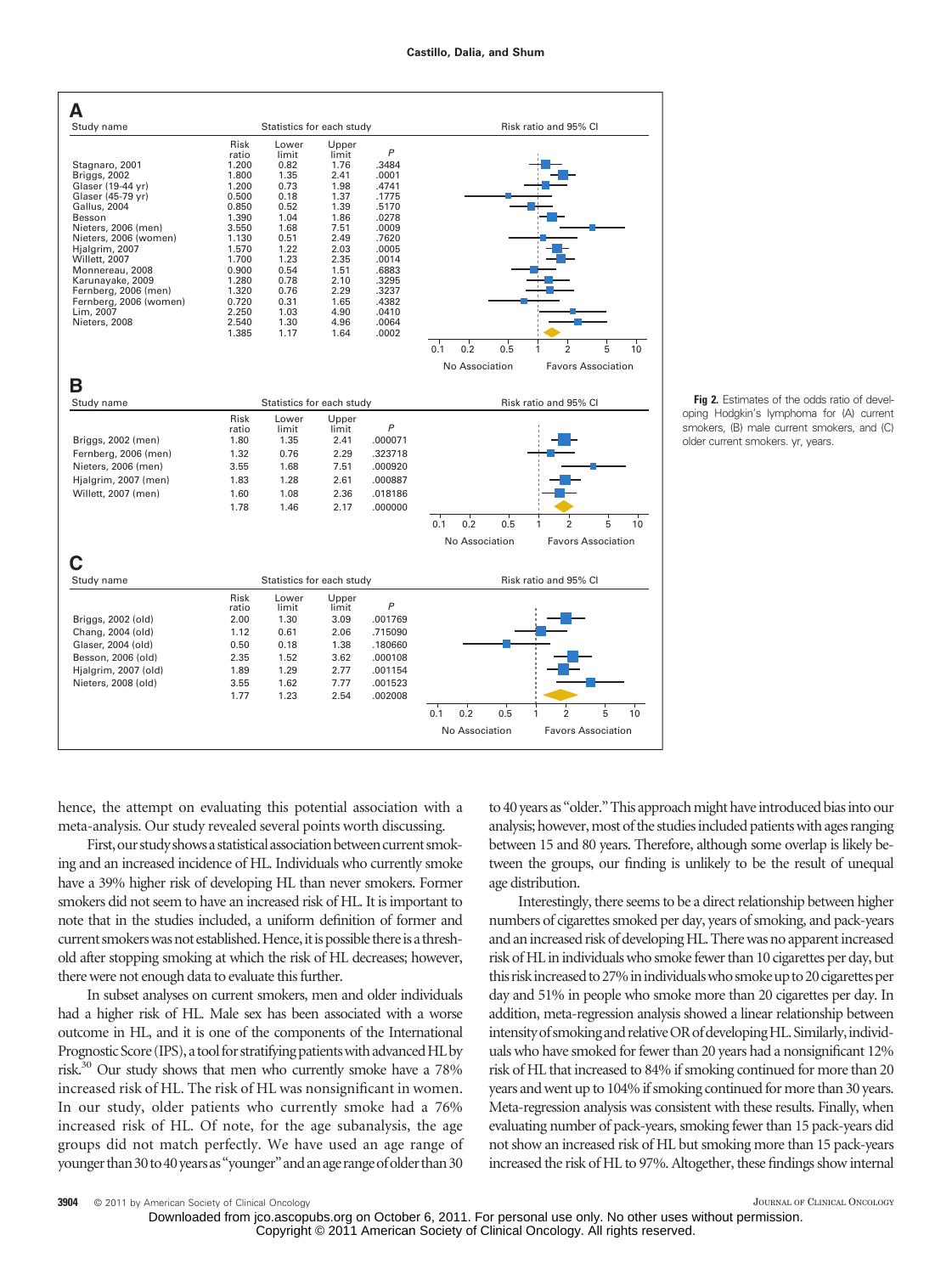

**Fig 3.** Estimates of the odds ratio of developing Hodgkin's lymphoma for (A) individuals smoking more than 20 cigarettes (cig) per day, (B) individuals smoking for more than 20 years (yr), and (C) individuals smoking more than 15 packyears (py).

consistency and support the validity of our findings. On the basis of our results, not only the intensity but also the duration of smoking seems to play a role in the development of HL.

In smaller subset analyses, current smoking was also associated with EBV status and histologic subtypes. Current smokers have a 126% increased risk of developing EBV-positive HL and a 40% increased risk of developing EBV-negative HL. This is suggestive of a relationship between smoking and EBV infection. Given the small number of individuals included in these subanalyses, these findings should be considered preliminary.

There are several potential mechanisms that could support smoking as a risk factor for HL. In general, direct oncogenic effects of smoking could be mediated by various chemicals contained in cigarettes such as benzene, formaldehyde, and chromium.<sup>17</sup> More specifically, at the cellular level, smoking has been shown to affect the function of B cells, T cells, natural killer cells, and macrophages, not only potentially promoting but also rendering a microenvironment supportive of lymphomagenesis.<sup>31-34</sup> In addition, smoking is associated with decreased immunoglobulin production.<sup>35</sup> At the molecular level, smoking inhibits apoptosis by modulating Fas ligand in lymphocytes<sup>36,37</sup> and promotes activation of nuclear factor-kappa B and other proinflammatory cytokines associated with lymphomagenesis, such as interleukin 6 and tumor necrosis factor  $\alpha$ .<sup>33</sup> Finally, smoking can induce an immunodeficiency state favoring reactivation of EBV, which could be associated with the development of HL.<sup>17,18,21</sup> Further research is needed to better understand these phenomena.

Our study has several strengths. First, it is the largest study to date evaluating the association between smoking and HL. Second, a large majority of the studies included were of high quality. And third, studylevel data allowed meaningful subset analyses. However, our study also has several limitations. First, a few studies did not independently confirm a diagnosis of HL. This may have allowed non-HL patients to be included;